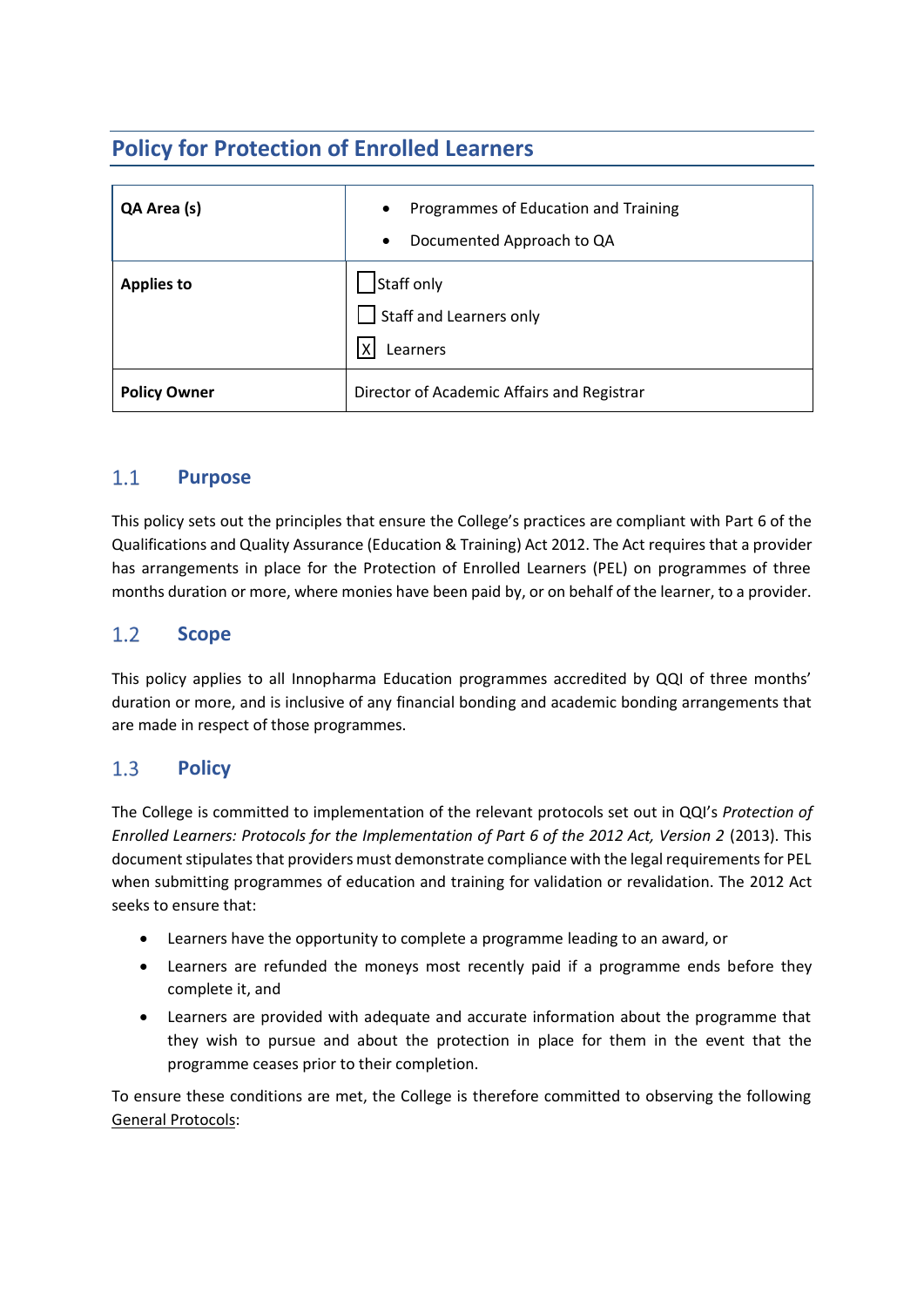- I. The College will provide adequate, accurate and transparent programme and award-related information available to learners prior to enrolling them or accepting payment for an education and training programme.
- II. The College will agree its overall policy and procedures for PEL with QQI as part of its Quality assurance agreement with QQI. Further, and as per QQI's *Operating Principles for PEL*, programme specific PEL arrangements will be provided in writing to QQI as part of any submissions made for validation or revalidation of a programme of education and training.
- III. The College will assist QQI, in so far as is practicable, and if requested in the accommodation of learners affected by the cessation of a programme.
- IV. In the event that the College enters into collaborative arrangements with PEL-required providers, PEL will be addressed in the contractual arrangements underpinning those collaborations.
- V. The College will ensure learners are protected by PEL arrangements from the time that fees are paid, in part or in whole, for enrolment on programmes of education and training of three months' duration or longer until they have received certification for the learning achieved or until they have been legitimately excluded from the programme.

With specific regard to Information for Learners about PEL, the College is committed to observing the following additional protocols:

- I. The College will notify enrolled learners in writing of any change in the information notified to learners within 14 days of becoming aware of that change.
- II. The College will publish the PEL arrangements, and notify learners of these before they begin a programme. This information will include either:
	- a. The names and contact details of the alternate providers and the names of the alternate programmes

*OR*

b. A summary of the refund arrangements that are in place

*AND*

c. A statement that in the event of a PEL arrangement being implemented, learner data may be shared with alternate providers and QQI.

N.B. The lawful basis for the transfer of learner data in such an instance is that (1) processing is necessary for the performance of a contract to which the data subject is party or in order to take steps at the request of the data subject prior to entering into a contract, and (2) processing is necessary for compliance with a legal obligation to which the controller is subject. These, and other lawful basis for the processing of data are specified within the College's Policy for Information and Data Management

With specific regard to Arrangements for PEL, the College is committed to observing the following additional protocols:

- I. The College will submit details in writing to QQI of the arrangements for PEL when applying for validation (or revalidation) of a programme. These will comprise:
	- a. An agreement between the College and at least two other providers that an enrolled learner may transfer to a similar programme of those other providers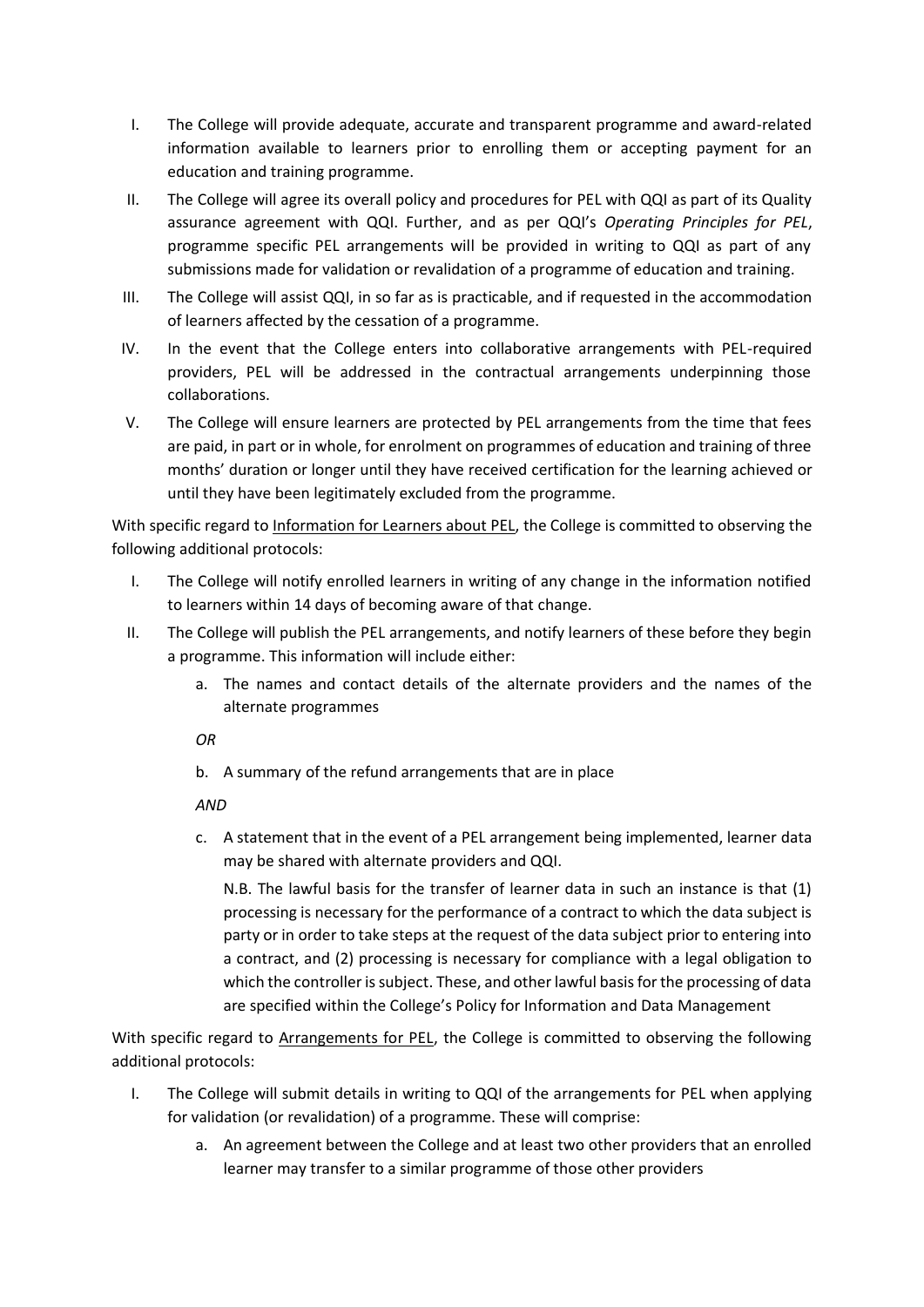- b. Where it is not practicable to have an agreement with two or more other providers as per (a), the details of arrangements in place to enable the College to provide a refund to an enrolled learner (or to the person who paid the monies on behalf of the enrolled learner) of the monies most recently paid for the programme concerned for:
	- i. Tuition fees
	- ii. Registration fees
	- iii. Examination fees
	- iv. Library fees
	- v. Student services fees
	- vi. Any other fees relating to the provision of education, training and related services.

In relation to the above, the College is committed to ensuring that, where feasible, learners are facilitated to complete their studies.

With specific regard to the Activation of PEL arrangements, the College is committed to observing the following additional protocols:

- I. PEL arrangements will be activated in the unlikely event that the College fails to provide the programme of education and training for any reason, including insolvency or QQI's withdrawal of the programme validation.
- II. PEL arrangements will be activated in the unlikely event that enrolled learners have begun, but not completed a programme of education and training that the College ceases to provide for any reason, including insolvency or QQI's withdrawal of the programme validation.

With specific regard to Demonstrating Compliance with PEL Protocols, the College is committed to observing the following additional protocols:

- I. The College will inform QQI in writing of the arrangements in place for PEL, setting out how the College has satisfied itself that the arrangements are adequate and meet legal requirements. The following information will be supplied accompanying any application for validation or revalidation of a College programme of education and training to which PEL applies.
	- a. If an arrangement is in place to facilitate learner transfer to a similar programme offered by an alternate provider:
		- i. Details of the arrangements for learners to transfer to a similar programmes offered by at least two alternate providers.
		- ii. Confirmation that the alternate providers are separate legal entities and are financially independent from the applicant provider.
		- iii. Confirmation that the alternate providers have the capacity to meet their obligations under the PEL arrangement, including specification of the exact number of learners that may be accommodated on a programme.
	- b. If it is not practicable to arrange for the transfer of learners to a similar programme offered by an alternate provider:
		- i. The reasons why it is not practicable to arrange for transfer.

OR